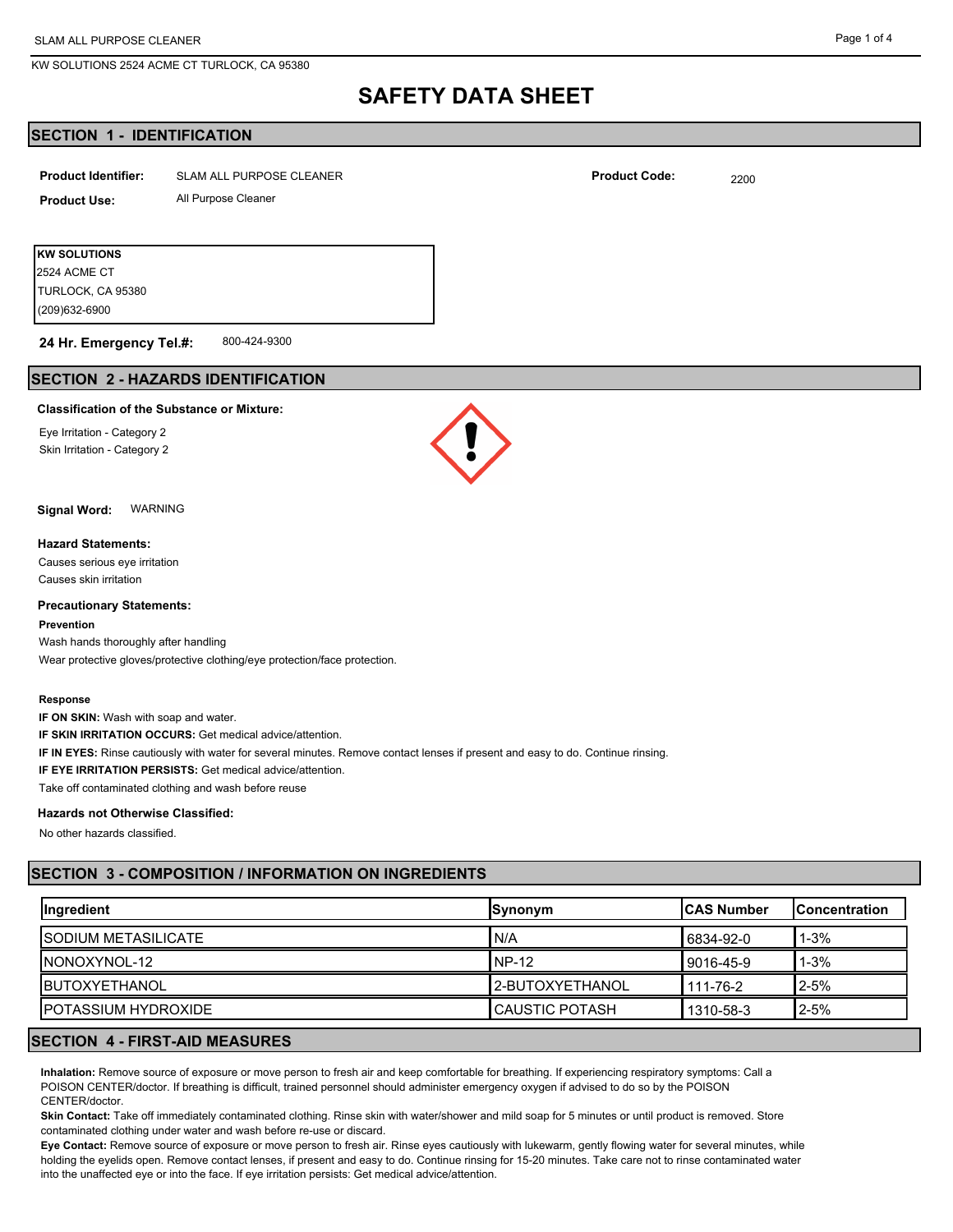KW SOLUTIONS 2524 ACME CT TURLOCK, CA 95380

# **SAFETY DATA SHEET**

**Ingestion:** Rinse mouth. Do NOT induce vomiting. Immediately call a POISON CENTER/doctor. If vomiting occurs naturally, lie on your side, in the recovery position.

**Most Important Symptoms and Effects, both Acute and Delayed:** Contact with eye can cause irritation. Contact with skin can cause irritation. **Indication of any Immediate Medical Attention and Special Treatment Needed:** Treat symptomatically

## **SECTION 5 - FIRE-FIGHTING MEASURES**

**Extinguishing Media:** Material is not flammable. Use extinguisher media appropriate for material in surrounding fire.

**Special hazards arising from the substance of mixture:** Emits toxic fumes under fire conditions.

**Flammability classification (OSHA 29 CFR 1910.106) (Hazcom 2012):** Non flammable

**Hazardous Combustion Products:** Non combustible

**Special protective equipment and precautions for firefighters:** In the event of a fire, wear full protective clothing and NIOSH-approved self-contained breathing apparatus.

### **SECTION 6 - ACCIDENTAL RELEASE MEASURES**

**Personal precautions, protective equipment and emergency procedures:** Ventilate area of leak or spill. Wear appropriate personal protective equipment as specified in Section 8. Isolate hazard area. Keep unnecessary and unprotected personnel from entering. **Methods and materials for containment and cleaning up:** SMALL SPILLS (less than 1 gallon): May be flushed to an approved sewer line (with large amounts of water). Larger spills should be absorbed and collected for disposal. Ensure adequate decontamination of tools and equipment following clean up.

**Special spill response procedures:** Prevent from entering sewers, waterways, or low areas.

## **SECTION 7 - HANDLING AND STORAGE**

**Precautions for Safe Handling:** Wear at least chemical resistant gloves and eye protection, face shield, and chemical resistant garments when handling, moving or using this product. Do not contaminate water, food, or feed by storage or disposal.

**Conditions for Safe Storage:** Keep product in tightly closed container when not in use. Do not drop, roll or skid drum.

**Incompatible Materials:** Acids, bases and strong oxidizers.

## **SECTION 8 - EXPOSURE CONTROLS / PERSONAL PROTECTION**

**Ventilation and engineering measures:** Forced air, local exhaust, or open air is adequate.

**Respiratory Protection:** Not a respiratory irritant unless dealing with a mist form, then wear appropiate NIOSH respirator.

**Skin Protection:** Wear chemical resistant gloves and chemical resistant garments when handling, wash garments before re-use.

**Eye/Face Protection:** Wear chemical goggles; also wear a face shield if splashing hazard exists.

**Other Protective Equipment:** Eye wash facility and emergency shower should be in close proximity.

**General Hygiene Conditions:** Do not eat, drink or smoke when using this product. Wash thoroughly after handling. Remove and wash contaminated clothing before re-use. Handle in accordance with good industry hygiene and safety practice.

## **SECTION 9 - PHYSICAL AND CHEMICAL PROPERTIES**

**Appearance:** Bright yellow clear liquid. **Odor:** Odorless. **pH:** 8.0-9.0 **Melting/Freezing point:** No information available. **Initial boiling point and boiling range:** No information available. **Flammability (solid, gas):** Non flammable. **Specific Gravity:** 1.03 g/mL **Solubility in Water:** Complete **Decomposition temperature:** No information available.

**Viscosity:** 15-30 cSt at 20ºC / 68ºF

## **SECTION 10 - STABILITY AND REACTIVITY**

**Reactivity:** Strong bases/acids/oxidizing agents **Chemical Stability:** Stable under normal conditions **Possibility of Hazardous Reactions:** May react with incompatible materials **Conditions to Avoid:** Incompatible materials **Incompatible Materials:** Acids, bases and strong oxidizers. **Hazardous Decomposition Products:** None known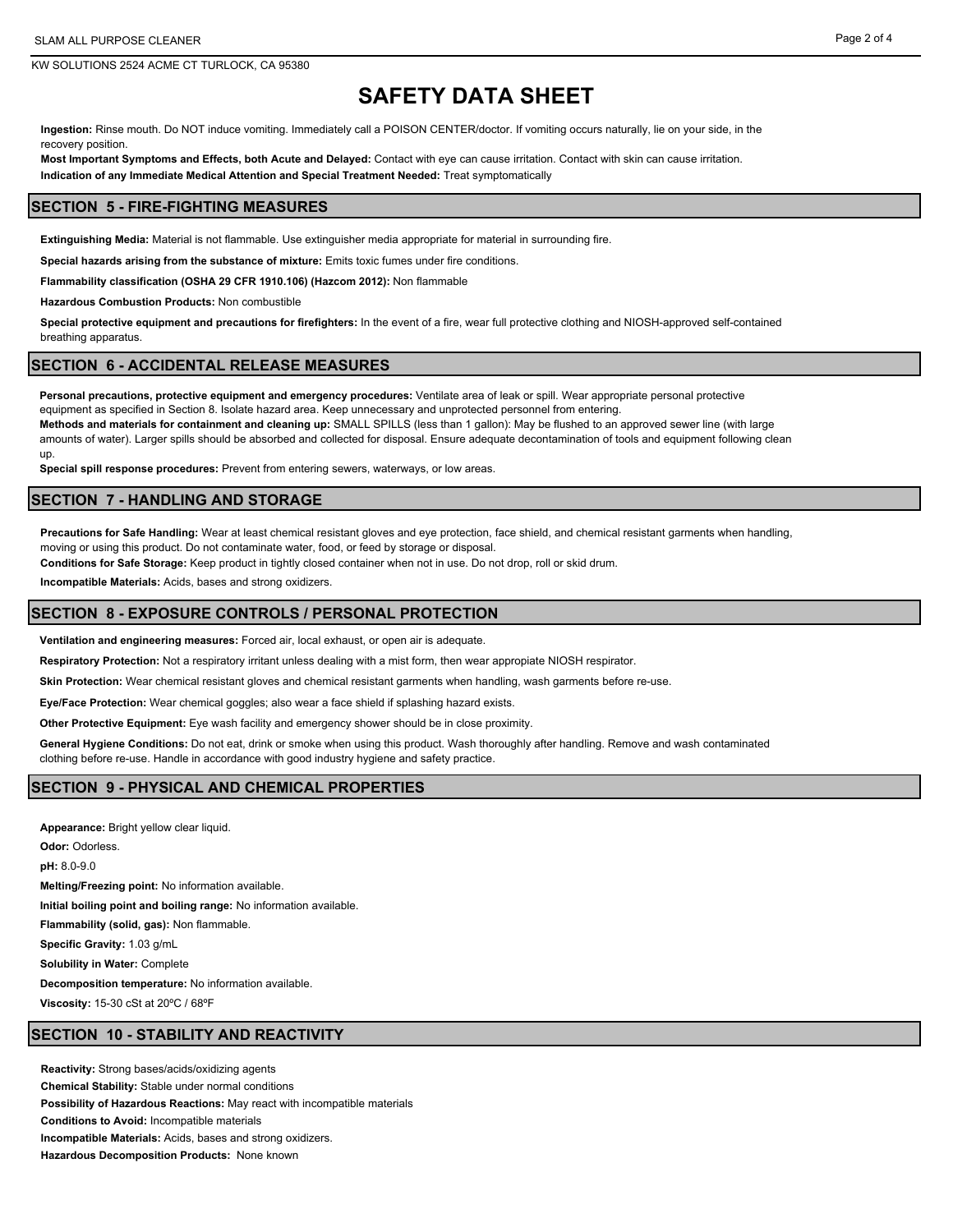# **SAFETY DATA SHEET**

# **SECTION 11 - TOXICOLOGICAL INFORMATION**

#### **Information on likely routes of exposure:**

Routes of entry - inhalation: YES Routes of entry - skin & eye: YES Routes of entry - ingestion: YES Routes of entry - skin absorption: NO

#### **Potential Health Effects:**

#### **Signs and symptoms of short term (acute) exposure:**

**Inhalation:** May cause irritation to respiratory system in mist/vapor form.

**Ingestion:** May cause nausea, vomiting, abdominal pain, gastrointestinal tract burns, gastrointestinal upset and/or diarrhea. **Skin:** May cause skin irritation including redness, edema, swelling, rash, scaling or blistering, drying and/or cracking of skin. **Eye:** May cause redness, stinging, tearing, swelling, itching and/or irritation of the eye. Possible eye damage if left untreated.

#### **Potential Chronic Health Effects:**

**Carcinogenicity:** No components are listed as carcinogens by ACGIH, IARC, OSHA, or NTP.

**Mutagenicity:** Not known to have mutagenic effects in humans or animals.

**Reproductive effects:** No known reproductive effects in humans or animals.

**Sensitization to material:** Not a known sensitizer in humans or animals.

**Specific target organ effects:** No known specific target organ effects.

**Toxicological data:** The calculated ATE values for this mixture are:

ATE oral =  $>5000$  mg/kg

ATE dermal = >5000 mg/kg

ATE inhalation = No information available.

## **SECTION 12 - ECOLOGICAL INFORMATION**

**Ecotoxicity:** Not expected to be toxic to the environment. **Persistence and degradability:** Not expected to persist. Readily biodegradable. **Bioaccumulation potential:** Not expected to bioaccumulate. **Mobility in soil:** No information available.

## **SECTION 13 - DISPOSAL CONSIDERATIONS**

**Handling for disposal:** Do not contaminate water, food, or feed by storage and/or disposal. When handling refer to protective measures listed in sections 7 and 8. Empty residue from containers, rinse container well.

**Method of disposal:** Dispose of in accordance with all applicable federal, state, provincial and local regulations. Contact your local, state, provincial or federal environmental agency for specific rules.

**RCRA:** Not a listed RCRA hazardous waste.

## **SECTION 14 - TRANSPORTATION INFORMATION**

Certain shipping modes or package sizes may have exceptions from the transport regulations. The classification provided may not reflect those exceptions and may not apply to all shipping modes or package sizes.

Please note the GHS and DOT Standards are NOT identical and therefore can have varying classifications

#### **US 49 CFR/DOT/IATA/IMDG Information:**

**UN No.:** 1760 **UN Proper Shipping Name:** Corrosive liquid, n.o.s. **Transportation hazard class(es):** 8 **Packing Group:** III

**Environmental hazards:** Not a Marine Pollutant